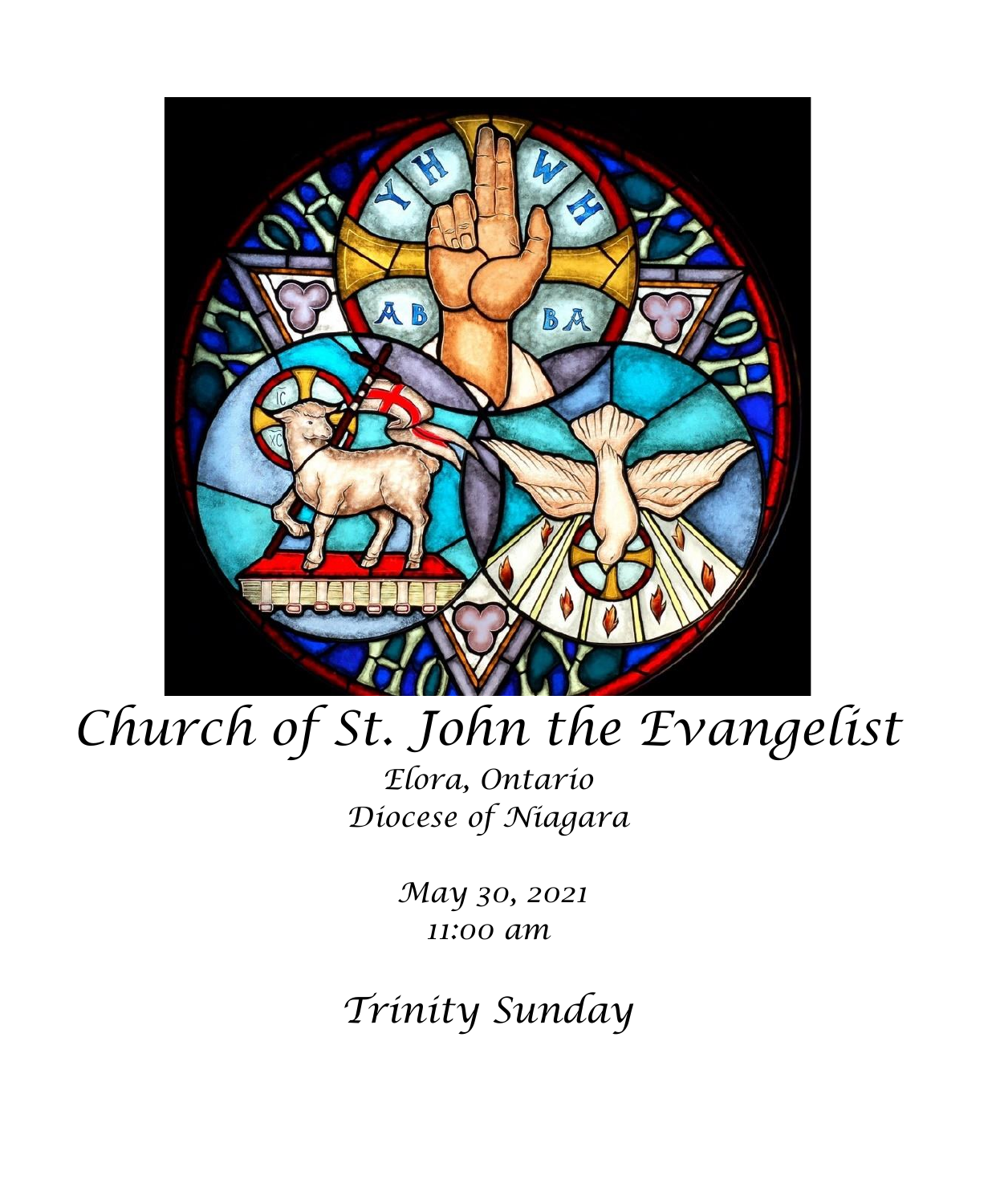# **Trinity Sunday May 30, 2021**

#### **11:00 am Holy Communion (BAS)**

*In compliance with Diocesan guidelines this liturgy is live-streamed from St. John's Church with five people present in the building. It is available on the St. John's Elora YouTube channel.*

Welcome and Announcements

**Mass Setting** Missa Sancta Maria Magdalena **H. Willan** H. Willan

#### **Gathering of the Community**

The grace of our Lord Jesus Christ, and the love of God, and the fellowship of the Holy Spirit, be with you all.

**And also with you.**

#### **The Collect for Purity**

*Singers remain standing* Almighty God,

**to you all hearts are open, all desires known, and from you no secrets are hidden. Cleanse the Thoughts of our hearts by the inspiration of your Holy Spirit, that we may perfectly love you, and worthily magnify your holy name; through Christ our Lord. Amen.**

**Kyrie** - Singer

Lord, have mercy upon us. Christ, have mercy upon us. Lord, have mercy upon us.

Let us pray. Father, we praise you: through your Word and Holy Spirit you created all things. You reveal your salvation in all the world by sending to us Jesus Christ, the Word made flesh. Through your Holy Spirit you give us a share in your life and love. Fill us with the vision of your glory, that we may always serve and praise you, Father, Son, and Holy Spirit, one God, for ever and ever. **Amen.**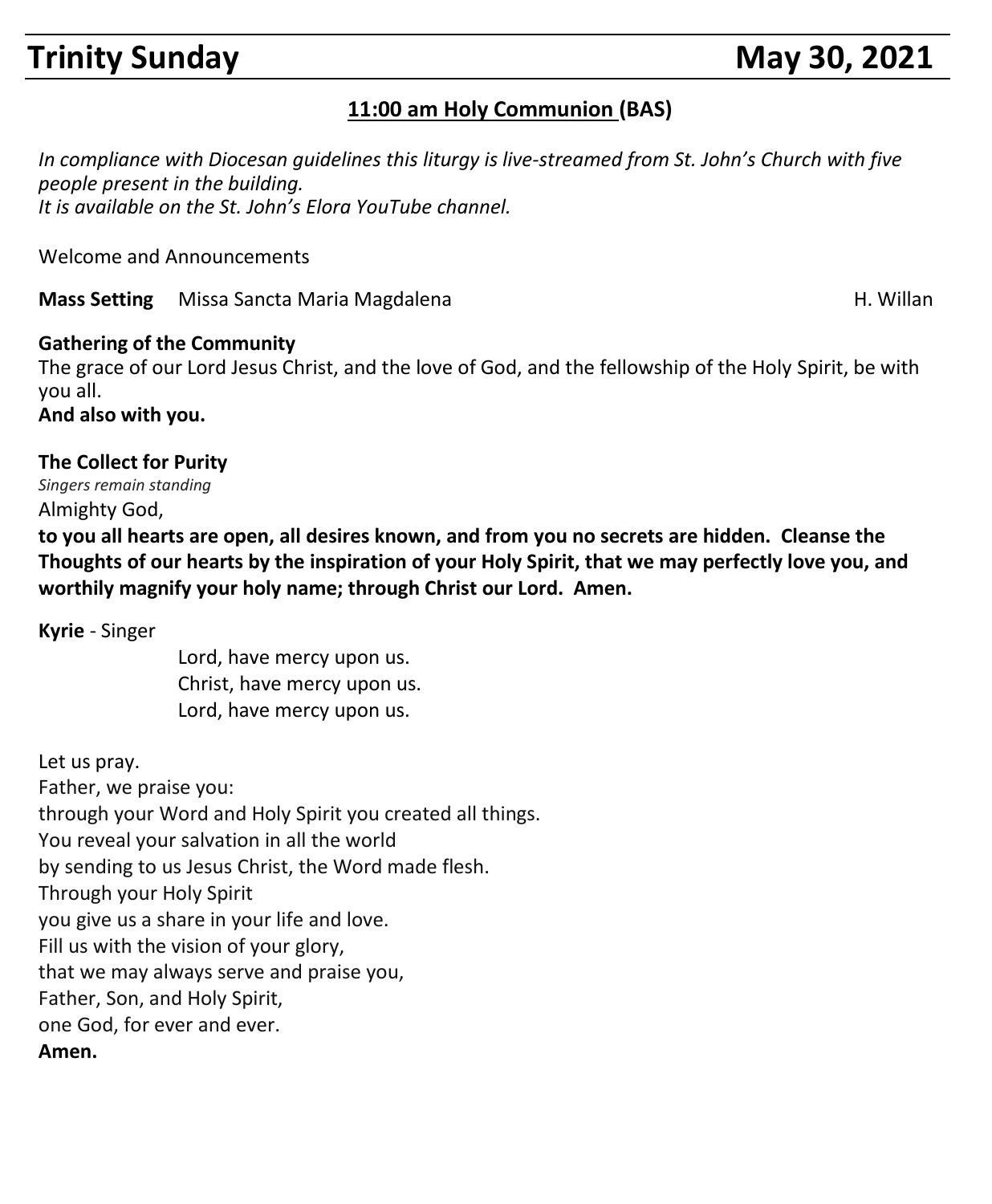#### **Reading Isaiah 6.1-8**

In the year that King Uzziah died, I saw the Lord sitting on a throne, high and lofty; and the hem of his robe filled the temple. Seraphs were in attendance above him; each had six wings: with two they covered their faces, and with two they covered their feet, and with two they flew. And one called to another and said: "Holy, holy, holy is the Lord of hosts; the whole earth is full of his glory." The pivots on the thresholds shook at the voices of those who called, and the house filled with smoke. And I said: "Woe is me! I am lost, for I am a man of unclean lips, and I live among a people of unclean lips; yet my eyes have seen the King, the Lord of hosts!" Then one of the seraphs flew to me, holding a live coal that had been taken from the altar with a pair of tongs. The seraph touched my mouth with it and said: "Now that this has touched your lips, your guilt has departed and your sin is blotted out." Then I heard the voice of the Lord saying, "Whom shall I send, and who will go for us?" And I said, "Here am I; send me!"

**Psalm 29** (said responsively) Ascribe to the Lord, you gods, **ascribe to the Lord glory and strength.**

Ascribe to the Lord the glory due his name; **worship the Lord in the beauty of holiness.**

The voice of the Lord is upon the waters; the God of glory thunders; **the Lord is upon the mighty waters.**

The voice of the Lord is a powerful voice. **the voice of the Lord is a voice of splendour.**

The voice of the Lord breaks the cedar trees; **the Lord breaks the cedars of Lebanon;**

He makes Lebanon skip like a calf, **and Mount Hermon like a young wild ox.**

The voice of the Lord makes the oak trees writhe **and strips the forests bare.**

An in the temple of the Lord **all are crying, "Glory!"**

The Lord sits enthroned above the flood; **the Lord sits enthroned as king for evermore.**

The Lord shall give strength to his people; **the Lord shall give his people the blessing of peace.**

Glory be to the Father, the Son, and the Holy Spirit, **as it was in the beginning is now and ever shall be, world without end. Amen.**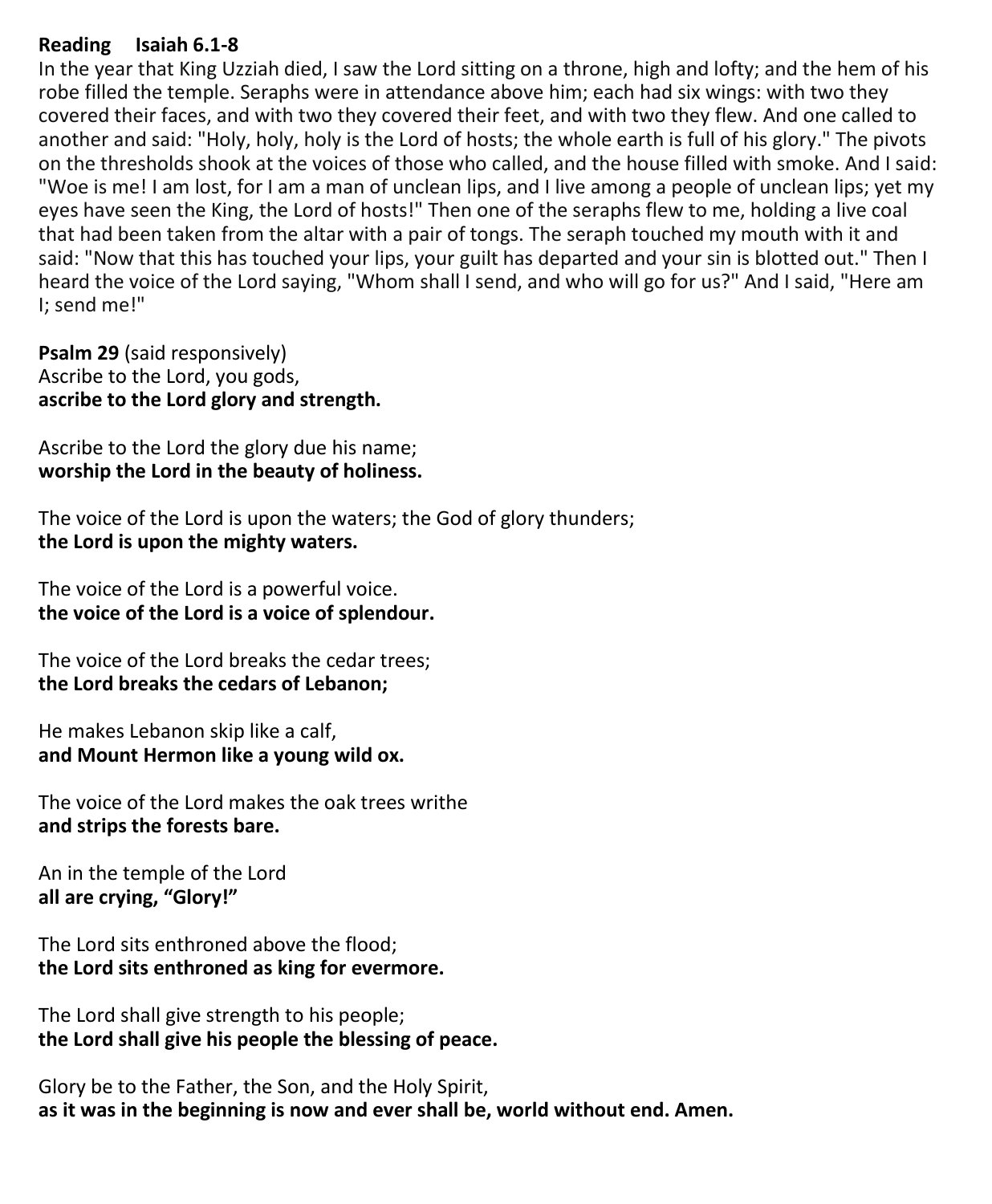#### **John 3.1-17** The Lord be with you. **And also with you.**

#### The Holy Gospel of our Lord Jesus Christ according to Luke

#### **Glory to you, Lord Jesus Christ**

Now there was a Pharisee named Nicodemus, a leader of the Jews. He came to Jesus by night and said to him, "Rabbi, we know that you are a teacher who has come from God; for no one can do these signs that you do apart from the presence of God." Jesus answered him, "Very truly, I tell you, no one can see the kingdom of God without being born from above." Nicodemus said to him, "How can anyone be born after having grown old? Can one enter a second time into the mother's womb and be born?" Jesus answered, "Very truly, I tell you, no one can enter the kingdom of God without being born of water and Spirit. What is born of the flesh is flesh, and what is born of the Spirit is spirit. Do not be astonished that I said to you, 'You must be born from above.' The wind blows where it chooses, and you hear the sound of it, but you do not know where it comes from or where it goes. So it is with everyone who is born of the Spirit." Nicodemus said to him, "How can these things be?" Jesus answered him, "Are you a teacher of Israel, and yet you do not understand these things? Very truly, I tell you, we speak of what we know and testify to what we have seen; yet you do not receive our testimony. If I have told you about earthly things and you do not believe, how can you believe if I tell you about heavenly things? No one has ascended into heaven except the one who descended from heaven, the Son of Man. And just as Moses lifted up the serpent in the wilderness, so must the Son of Man be lifted up, that whoever believes in him may have eternal life. For God so loved the world that he gave his only Son, so that everyone who believes in him may not perish but may have eternal life. Indeed, God did not send the Son into the world to condemn the world, but in order that the world might be saved through him."

#### The Gospel of Christ **Praise to You, Lord Jesus Christ**

**Homily Canon Paul Walker**

#### **Hymn 1 Holy, Holy, Holy** (vv 1,2,4)

*Holy, Holy, Holy! Lord God Almighty! Early in the morning our song shall rise to thee; Holy, Holy, Holy! Merciful and Mighty, God in Three Persons, Blessed Trinity!*

*Holy, Holy, Holy! All the saints adore thee, Casting down their golden crowns around the glassy sea; Cherubim and seraphim falling down before thee, Which wert, and art, and evermore shall be.*

### **The Apostle's Creed**

Let us confess the faith of our baptism, as we say: **I believe in God, the Father almighty, creator of heaven and earth.** 

*Holy, Holy, Holy! Lord God Almighty! All thy works shall praise thy name, in earth and sky and sea; Holy, Holy, Holy! Merciful and Mighty, God in Three Persons, Blessed Trinity!*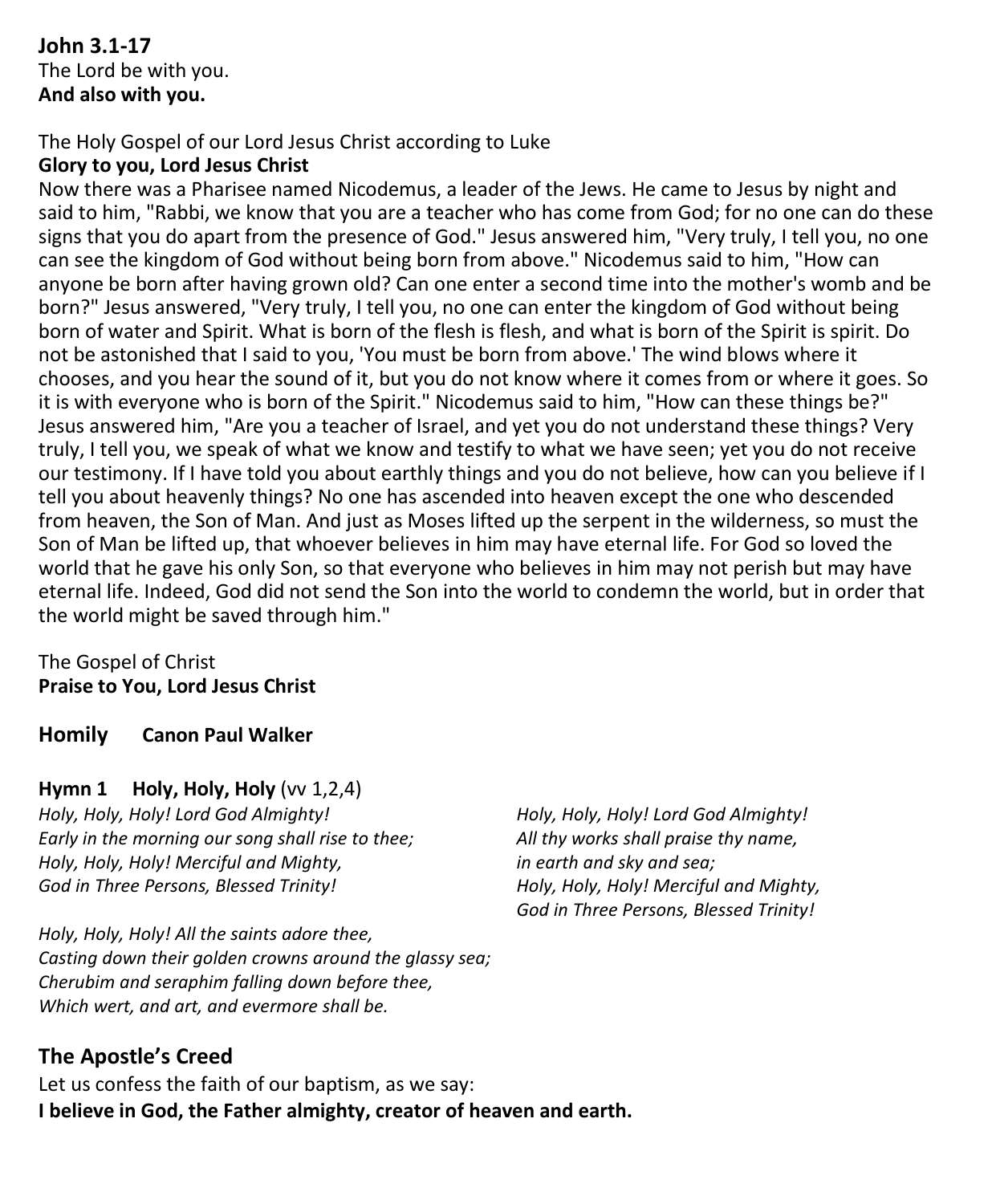**I believe in Jesus Christ, his only Son, our Lord. He was conceived by the power of the Holy Spirit and born of the Virgin Mary. He suffered under Pontius Pilate, was crucified, died, and was buried. He descended to the dead. On the third day he rose again. He ascended into heaven, and is seated at the right hand of the Father. He will come again to judge the living and the dead.**

**I believe in the Holy Spirit, the holy catholic Church, the communion of saints, the forgiveness of sins, the resurrection of the body, and the life everlasting. Amen.**

#### **Prayers of People**

Let us offer our prayers to the source of all love and all life, saying together, "Lord, hear our prayer".

Merciful Lord, we pray for all who call themselves Christians: that we might become a royal priesthood, a holy nation, to the praise of Christ Jesus our Saviour. **Lord, hear our prayer.**

We pray for Susan, our bishop, for all bishops and other ministers, and all who are connected to the parish of St. John's: that we might remain faithful to our calling and rightly proclaim the word of truth. **Lord, hear our prayer.**

We pray for Elizabeth our Queen, for the leaders of all the nations, and all who are in positions of leadership and authority: that your people may lead quiet and peaceable lives. **Lord, hear our prayer.**

We pray for our community, and those who live here, the poor and the rich, the elderly and the young, and those who are most vulnerable during this time: that you will show your good will to all. **Lord, hear our prayer.**

We pray for those in hospitals and care homes, and all who give their energy or skill for the healing of those who live with illness in body or in mind. **Lord, hear our prayer.**

We pray for those whom we know need our prayers this day.......Strengthen and console them by the grace and power of the Holy Spirit. **Lord, hear our prayer.**

We give thanks for all the saints who have found favour in your sight from earliest times, prophets, apostles, martyrs, and those whose names are known to you alone: and we pray that we too may be counted among your faithful witnesses. **Lord, hear our prayer.**

#### **Confession and Absolution**

Dear friends in Christ, God is steadfast in love and infinite in mercy; he welcomes sinners and invites them to his table. Let us confess our sins, confident in God's forgiveness.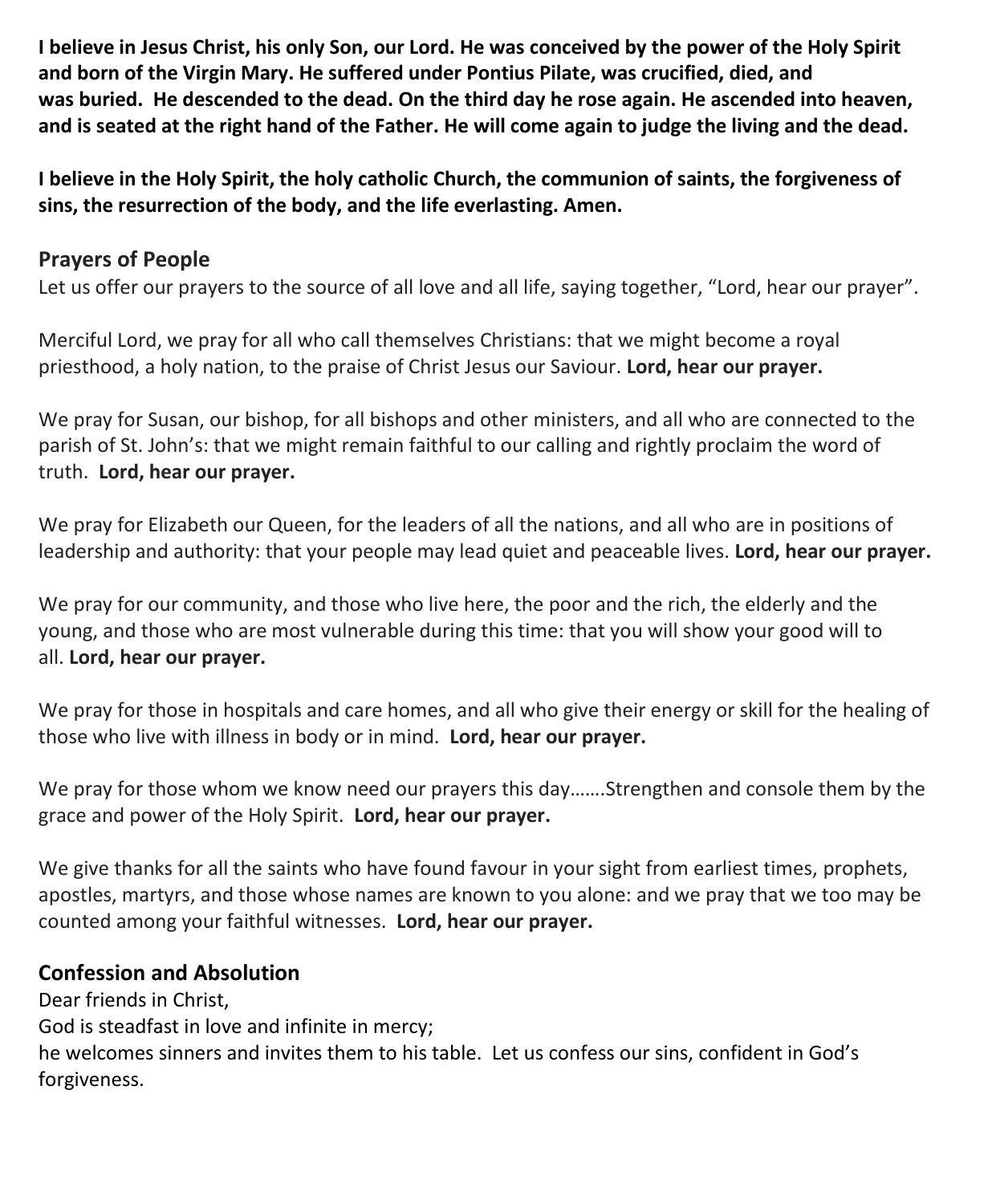Most merciful God,

**we confess that we have sinned against you in thought, word and deed, by what we have done, and by what we have left undone. We have not loved you with our whole heart; we have not loved our neighbours as ourselves. We are truly sorry and we humbly repent.**

#### **For the sake of your Son Jesus Christ, have mercy on us and forgive us, that we may delight in your will, and walk in your ways, to the glory of your name. Amen.**

Almighty God, have mercy upon you, pardon and deliver you from all your sins, confirm and strengthen you in all goodness, and keep you in eternal life; through Jesus Christ our Lord. **Amen.**

#### **The Peace**

The Peace of the Lord be always with you. **And also with you.**

#### **Anthem Love Bade me Welcome Construction Construction Construction Construction Construction Construction Construction Construction Construction Construction Construction Construction Construction Construction Constru**

*Love bade me welcome: yet my soul drew back Guilty of dust and sin But quick-ey'd Love, observing me grow slack From my first entrance in Drew nearer to me, sweetly questioning If I lack'd anything*

*A guest, I answer'd, worthy to be here: Love said, You shall be he I the unkind, ungrateful? Ah, my dear I cannot look on thee Love took my hand, and smiling did reply Who made the eyes but I?*

#### **The Celebration Of The Eucharist Prayer Over the Gifts**

Let us pray: Living God, receive all we offer you this day. Grant that hearing your word and responding to your Spirit, we may share in your divine life. We ask this in the name of Jesus Christ the Lord. **Amen.**

# **The Great Thanksgiving**

The Lord be with you. **And also with you.**

*Truth, Lord, but I have marr'd them: let my shame Go where it doth deserve And know you not, says Love, who bore the blame? My dear, then I will serve You must sit down, says Love, and taste my meat: So I did sit and eat.*

*Poem by George Herbert*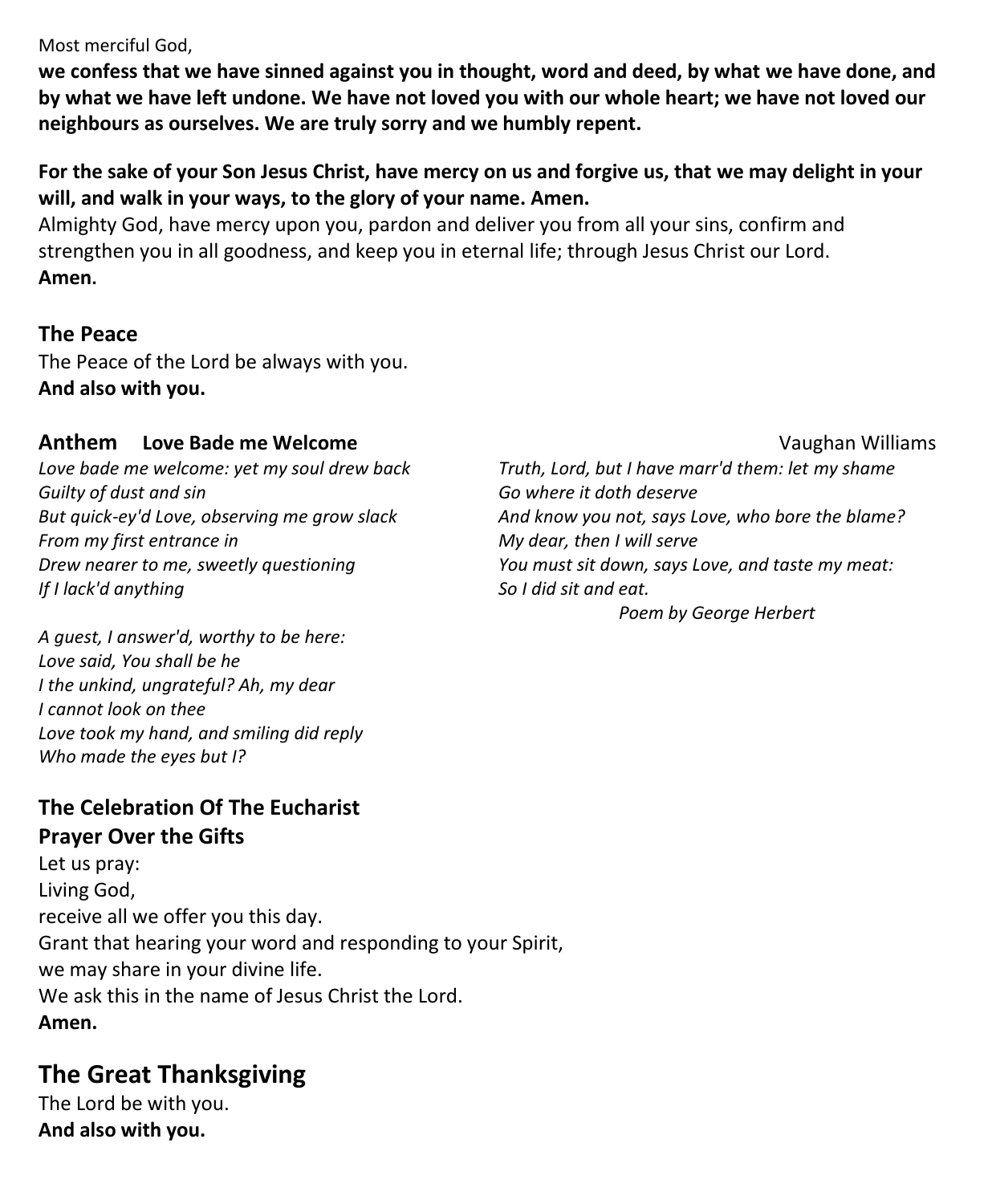Lift up your hearts. **We lift them to the Lord.**

Let us give thanks to the Lord our God. **It is right to give our thanks and praise.**

Blessed are you, gracious God, creator of heaven and earth; we give you thanks and praise, because, in the mystery you disclose to us, you reveal your glory as the glory of your Son and the Holy Spirit: three persons equal in majesty, undivided in splendour, yet one Lord, one God, ever to be adored in your everlasting glory.

Therefore, joining our voices with all the company of heaven, we sing our joyful hymn of praise to proclaim the glory of your name.

**Holy, holy, holy Lord. God of power and might, heaven and earth are full of your glory. Hosanna in the highest.**

#### **Blessed is he who comes in the name of the Lord. Hosanna in the highest.**

We give thanks to you, Lord our God, for the goodness and love you have made known to us in creation; in calling Israel to be your people; in your Word spoken through the prophets, and above all in the Word made flesh, Jesus your Son.

For in these last days you sent him to be incarnate from the Virgin Mary, to be the Saviour and Redeemer of the world. In him, you have delivered us from evil, and made us worthy to stand before you. In him, you have brought us out of error into truth, out of sin into righteousness, out of death into life.

On the night he was handed over to suffering and death, a death he freely accepted, our Lord Jesus Christ took bread; and when he had given thanks to you, he broke it, and gave it to his disciples, and said, "Take, eat: this is my body which is given for you. Do this for the remembrance of me."

After supper he took the cup of wine; and when he had given thanks, he gave it to them, and said, "Drink this, all of you: this is my blood of the new covenant, which is shed for you and for many for the forgiveness of sins. Whenever you drink it, do this for the remembrance of me."

Therefore, Father, according to his command, **we remember his death, we proclaim his resurrection, we await his coming in glory;**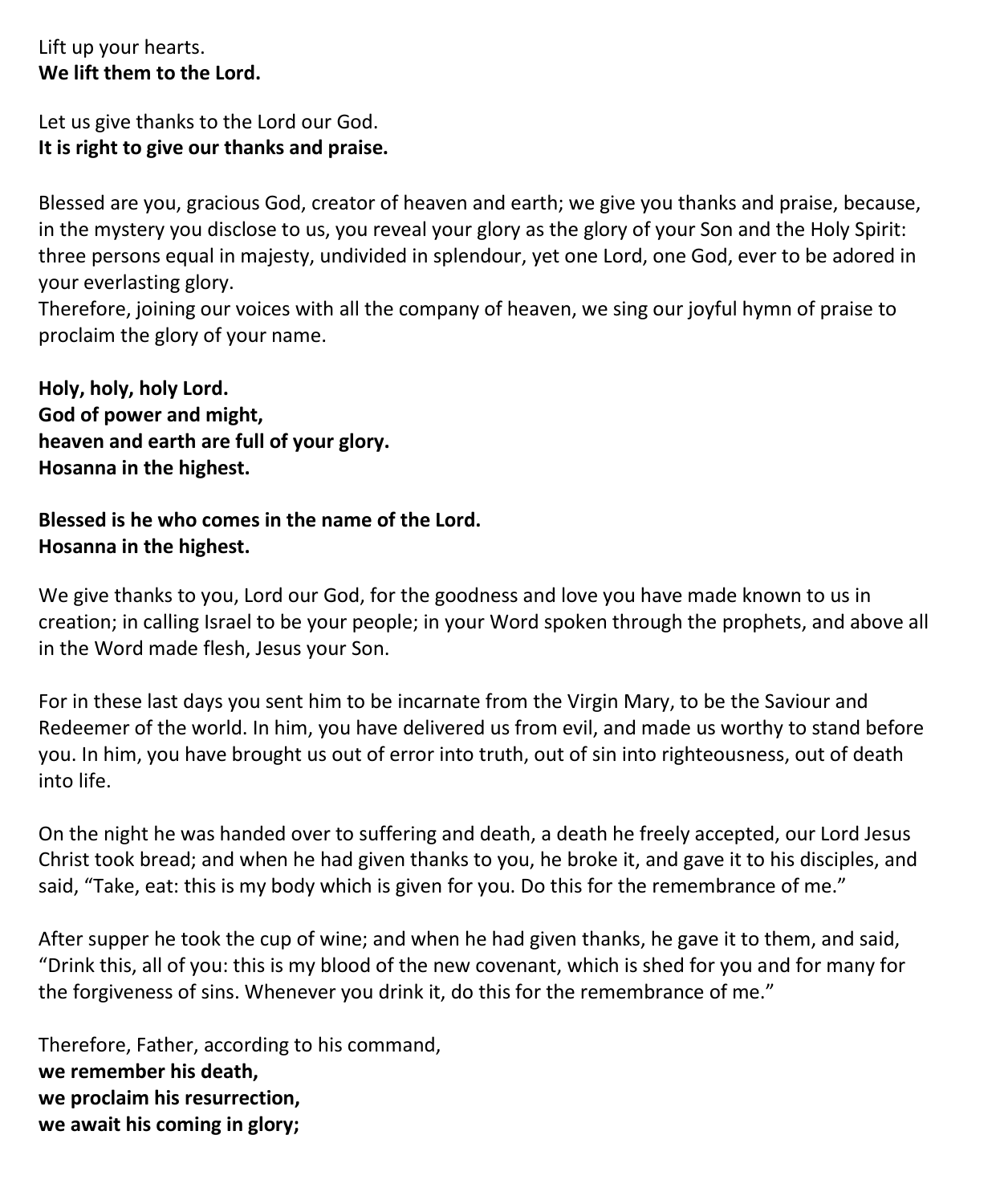and we offer our sacrifice of praise and thanksgiving to you, Lord of all; presenting to you, from your creation, this bread and this wine.

We pray you, gracious God, to send your Holy Spirit upon these gifts, that they may be the sacrament of the body of Christ and his blood of the new covenant. Unite us to your Son in his sacrifice, that we, made acceptable in him, may be sanctified by the Holy Spirit.

In the fullness of time, reconcile all things in Christ, and make them new, and bring us to that city of light where you dwell with all your sons and daughters; through Jesus Christ our Lord, the firstborn of all creation, the head of the Church, and the author of our salvation; by whom and with whom, and in whom, in the unity of the Holy Spirit, all honour and glory are yours, almighty Father, now and for ever. **Amen.**

## **The Lord's Prayer**

*Celebrant* And now, as our Saviour Christ has taught us, we are bold to say, **Our Father, who art in heaven, hallowed be thy name, thy kingdom come, thy will be done, on earth as it is in heaven. Give us this day our daily bread. And forgive us our trespasses, as we forgive those who trespass against us. And lead us not into temptation, but deliver us from evil. For thine is the kingdom, the power, and the glory, for ever and ever. Amen.**

# **The Breaking of the Bread**

We break this bread to share in the body of Christ. **We, being many, are one body, for we all share in the one bread.**

# **The Communion**

The gifts of God for the People of God. **Thanks be to God.**

#### **Invitation to Spiritual Communion**

Celebrant: Dear friends, I invite you in this moment, wherever you may be, to receive Christ, in communion with the saints, and the gathering of God's people, unseen and yet present with us now. Many are made one.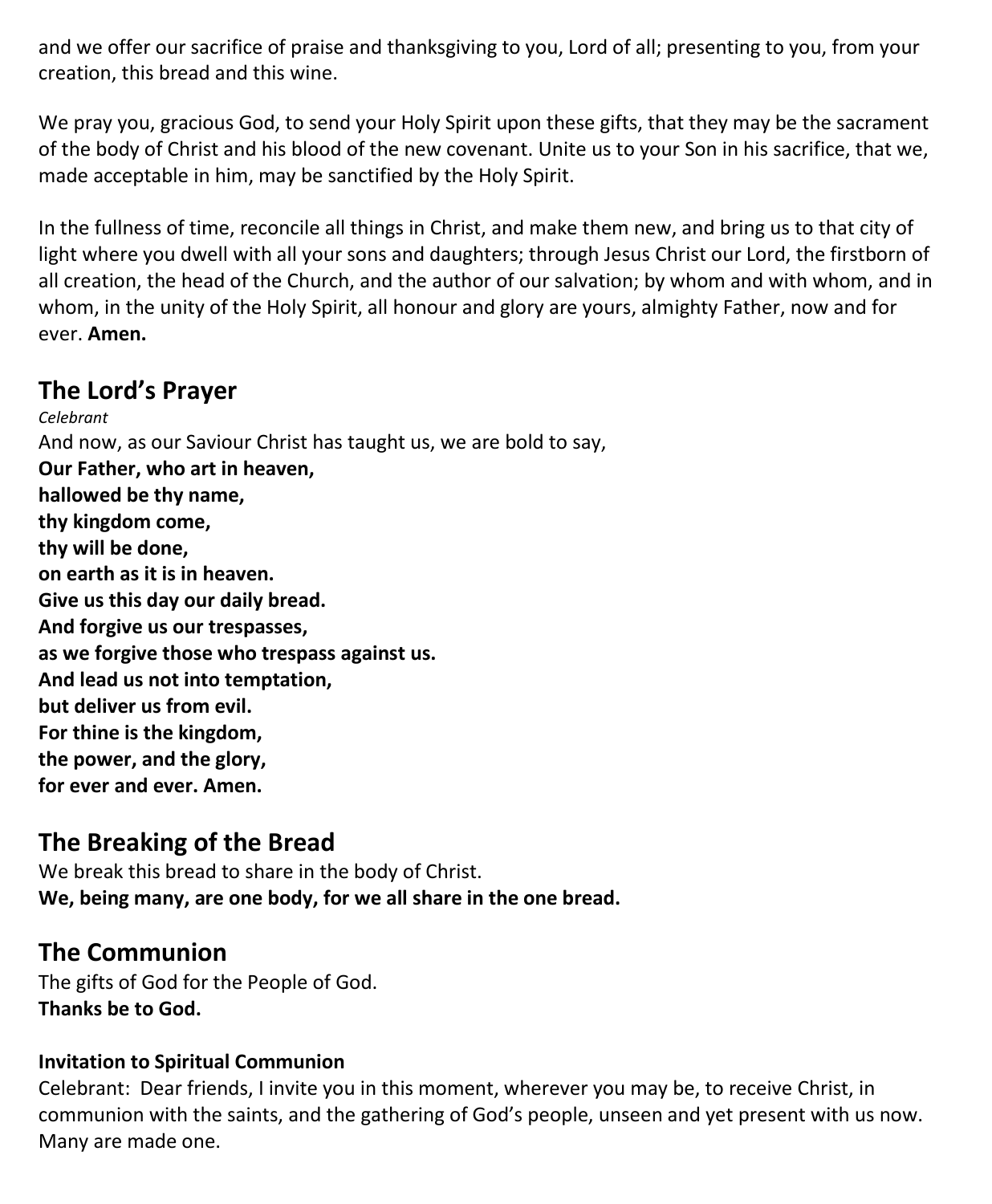*The following prayer is said by all during this prayer the elements may be elevated, in offering to the people.*

Celebrant: We receive you Lord Jesus Christ.

**All: We welcome your presence in us, and together proclaim our love for you; with our hearts, minds, our souls and our strength, with the saints we worship you, with the angels we adore you, with your whole Church we proclaim your reign. Come to us, though many, and make us one in you. Amen.**

**Agnus Dei -** *Singer O Lamb of God, that takest away the sin of the world, Have mercy upon us O Lamb of God, that takest away the sin of the world, Grant us thy peace*

 *The Celebrant receives the sacrament on behalf of the entire community.* 

#### *Prayer of Reception:*

Jesus, I believe that you are present with us in the sacrament of bread and wine. *I love you and I desire your presence afresh in my life. Since I cannot now receive the bread and wine of the altar, Come spiritually into my heart. I embrace you and unite myself to you; never let me be separated form you. (Based on a prayer by St. Alphonsus Maria e'Liguori)*

# **Prayer after Holy Communion**

Let us pray: Almighty and eternal God, may we who have received this eucharist worship you in all we do, and proclaim the glory of your majesty. We ask this in the name of Jesus Christ the Lord. **Amen.**

#### Glory to God,

**whose power, working in us, can do infinitely more than we ask or imagine. Glory to God from generation to generation, in the Church and in Christ Jesus, for ever and ever. Amen.**

#### **Blessing**

**Dismissal** Let us go forth in the name of the Lord. Alleluia! **Thanks be to God. Alleluia!**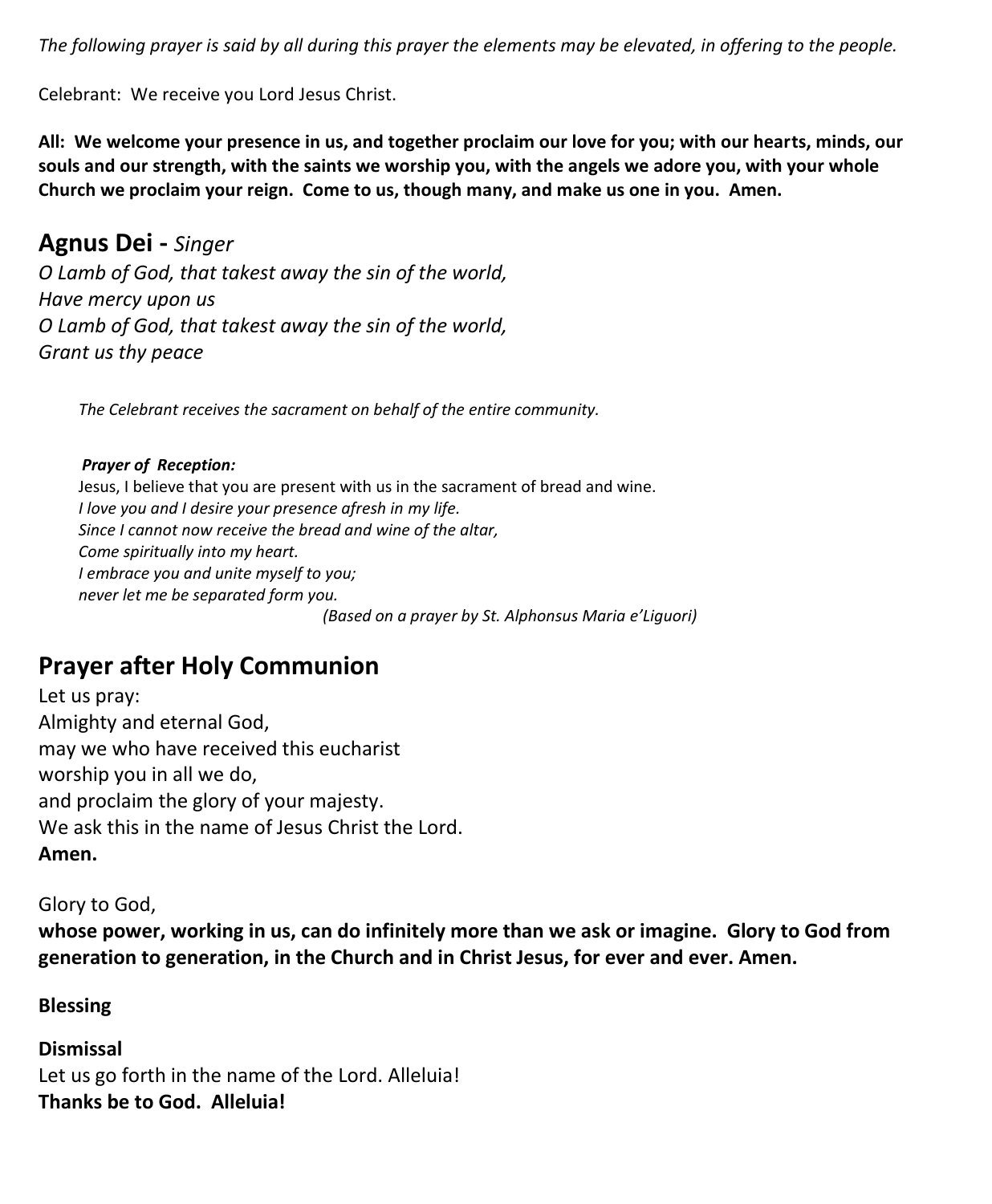#### **POSTLUDE** Plein Jeu and Fugue sur la Trompette **Francois Couperin**

Flowers are given to the glory of God in loving memory of Chandler Kerwin, the gift of Maureen and Max McIntyre.

> If you would like flowers in memory of loved ones or to celebrate an occasion please contact Elaine Dightam at [elaine.dightam@gmail.com](mailto:elaine.dightam@gmail.com)

Singer Michael Cressman On Site Technician Steve Hornett

Reader Reader Rod and Colleen Murray

# **Announcements for May 30, 2021**

#### **Technical Support**

If you would like some technical support to access any online resources from St. John's please contact Steve Hornett at 519-846-5911 or [geek.stjohnselora@gmail.com](mailto:geek.stjohnselora@gmail.com)

#### **Pastoral Care**

If you know of someone who is in need of pastoral care, please contact one of the clergy. You can leave a message at the Parish Center and your voice mail is automatically redirected to the Rector's email.

#### **A Vision for St. John's**

Hopefully you have received in the mail or by email a copy of the Vision Paper issued on Pentecost Sunday. After engaging with over eighty people the paper presents four areas of ministry to guide and inform the decisions of vestries, corporations, and parish councils going into the 2030's. It is an exciting template to use as we dream about where God is calling us when we begin to emerge out of the pandemic.

There will be a Special Vestry held on Zoom on June 15 at 7pm to approve the four areas of ministry and the Statement of Intent. If you are not able to attend Vestry, you can always express your observations by contacting the Rector at 519-846-5911.

#### **Pay it Forward**

If you have received your vaccine, out of gratitude, you can help vulnerable people in other nations receive a vaccine by donating to the Vaccine Equity campaign through PWRDF. You can make a donation by calling Mike Ziemerink at 416-822-9083, or leave a voicemails at 1-866- 308.7973. You can also send a cheque to St John's marked "Vaccine Equity Fund" on the memo line.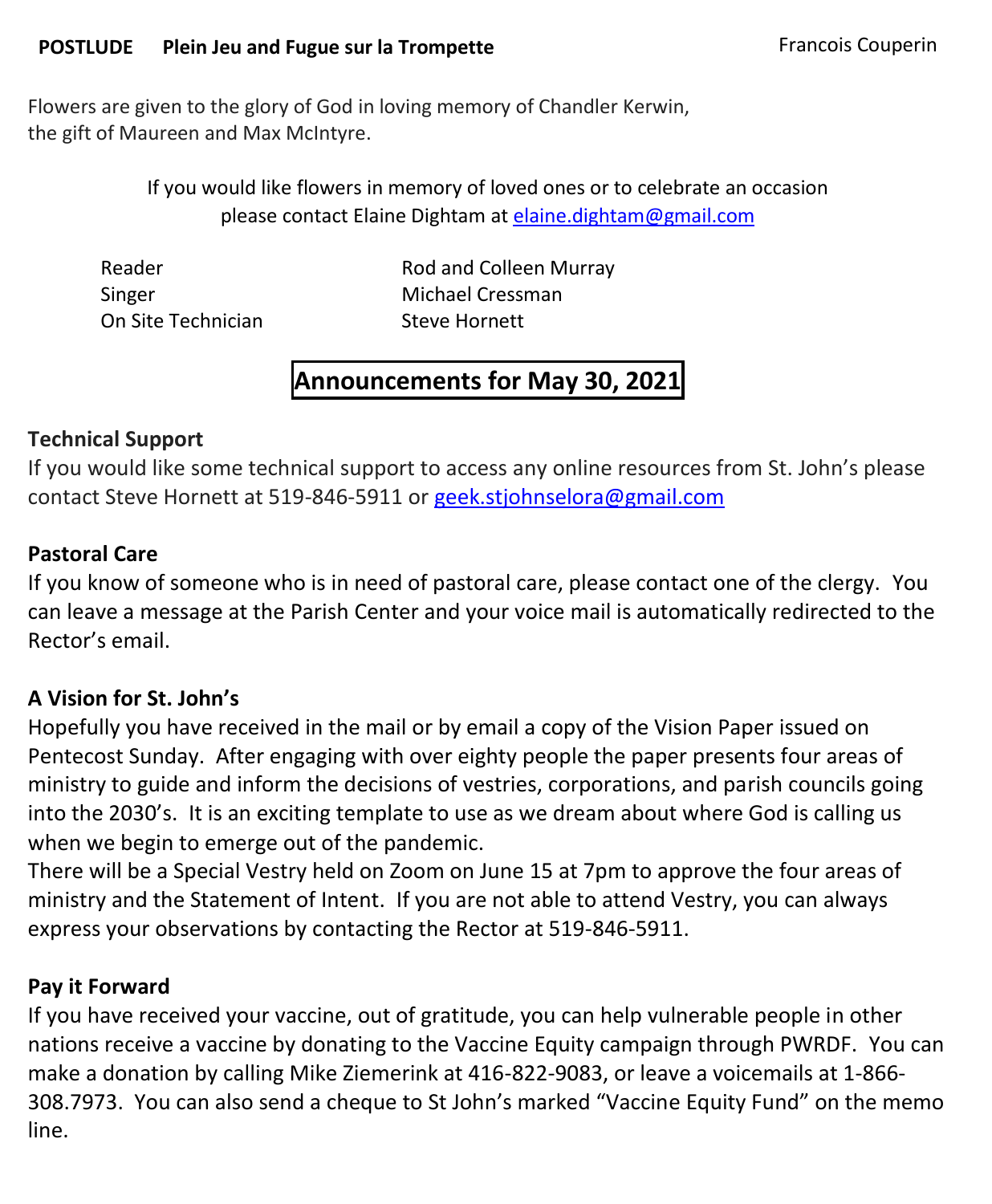### **Knitters and Quilters**

Last Sunday we blessed fifteen shawls and afghans lovingly made by the Knitters and Quilters. Many of these will go to patients in palliative care at Michael Garron Hospital. If you would like information on the Knitters and Quilters ministry please contact Barb Dunsmore at 519-638-2146. The group meets every Wednesday on Zoom.

#### **Sarah Bessey**

Sarah Bessey is an author who is the guest speaker next month at the Diocesan Clergy and Licensed Lay Leaders Conference. The Bishop invites you to attend a public event with Sarah Bessey on Wednesday June 9, 7-9pm entitled "Evolving Faith: Cultivating Hope and Love in the Wilderness." You can register to attend the online event through the Diocese of Niagara website. Sarah will take us on the Emmaus Road to engage with suffering, grief, and joy that we might find a place of hope.